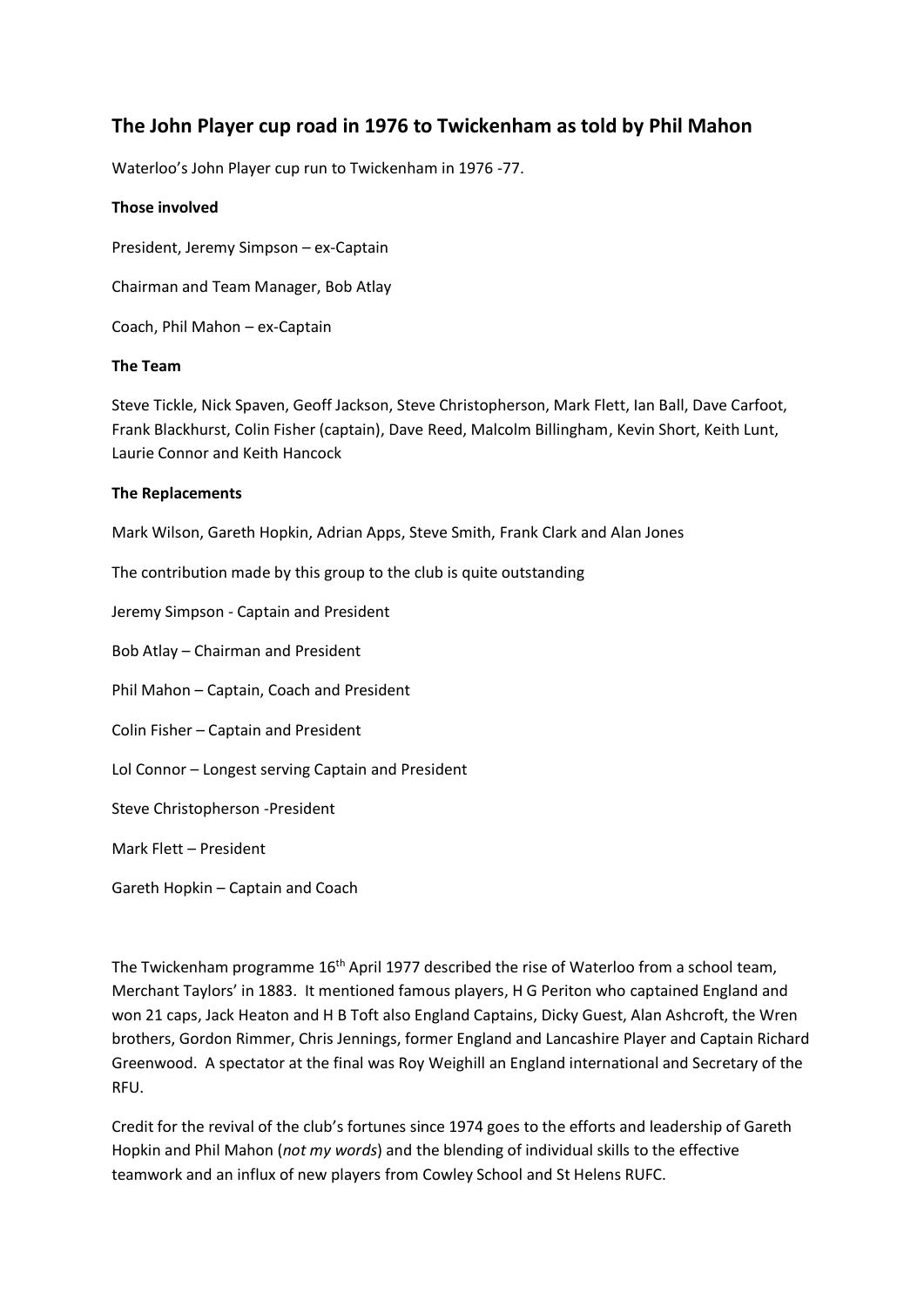Waterloo was described as a young side with potential to become a great side. They had the resilience to hit back when their cause seemed lost as Saracens, London Irish and Bedford can testify.

Steve Christopherson said, when asked, "We were as fit as any side in the country with strong camaraderie. We defended well and given half a chance we would score. During that 1976-77 season we scored nearly 1,000 points – and remember, only four points were awarded for a try in those days.

# **Our road to the final**

First Round Waterloo 12, London Irish 9 (tries, Mark Flett, dropped goal, penalty and conversion Ian Ball)

Irish travelled to Waterloo for the original fixture but due to the fog and frost, the game was postponed, much to the annoyance of the travelling Irish. The following Saturday, Ken Kennedy, the London Irish Captain and Irish International, also a doctor, claimed on medical grounds that the pitch was not fit. It was then that team manager, Bob Atlay played *his* medical card to the surprise of Kennedy and the referee agreed that the game should start. Atlay was aware that they were missing two key players and they did not want to play. It was a hard-fought game where our defensive skills were fully tested. Connor fought throughout with Irish International and British Lion John O'Driscoll – they both played for Lancashire together. On that day Waterloo and Lol Connor took the honours.

Second round Waterloo 17 Middlesborough 10 (tries Mark Flett (2), Geoff Jackson penalty, Ian Ball penalty and conversion)

Bob Atlay and Phil Mahon went to Yorkshire to watch our next opponents and came away convinced that we would beat a hard-grafting team that had little talent apart from the outstanding ability of Alan Old, England fly half who orchestrated their play with a great kicking game. It was a game that we believed that we could win comfortably but perhaps complacency crept in and it became hard work on the day. But our resilience in defence and tries by Mark Flett saw us home.

Quarter final Waterloo 27 Bedford 25 (tries Nick Spaven (2), Ian Ball (2), Penalties Spaven (2), dropped goal and conversion Ian Ball)

This was a totally different occasion – sunshine, at least 3,000 spectators and a visiting team that wanted to show its all-round rugby skills. They were convinced that they were destined to win the John Player Cup. It was a magnificent game, some would say that it was the best they ever saw at Blundellsands. Midway through the second half, we are two scores behind. With five minutes left we were in front with two minutes left they retook the lead again. Wyatt, the Bedford wing scored a try and walking back said to Lol Connor "Good effort boys, but not good enough". Lol's comment cannot be printed here. Those who know him can easily imagine what was said. In fact, I am surprised that Wyatt made it back to the halfway line. From the restart they received and kicked back to us into our own half and after a few nervous exchanges of possession, Christopherson received the ball and scissored with Ian Ball – a piece of sheer brilliance borne from St Helens and Cowley School and Ray French coaching. Ball the magician sidestepped and dummied his way under the posts at the railway end and the game was won.